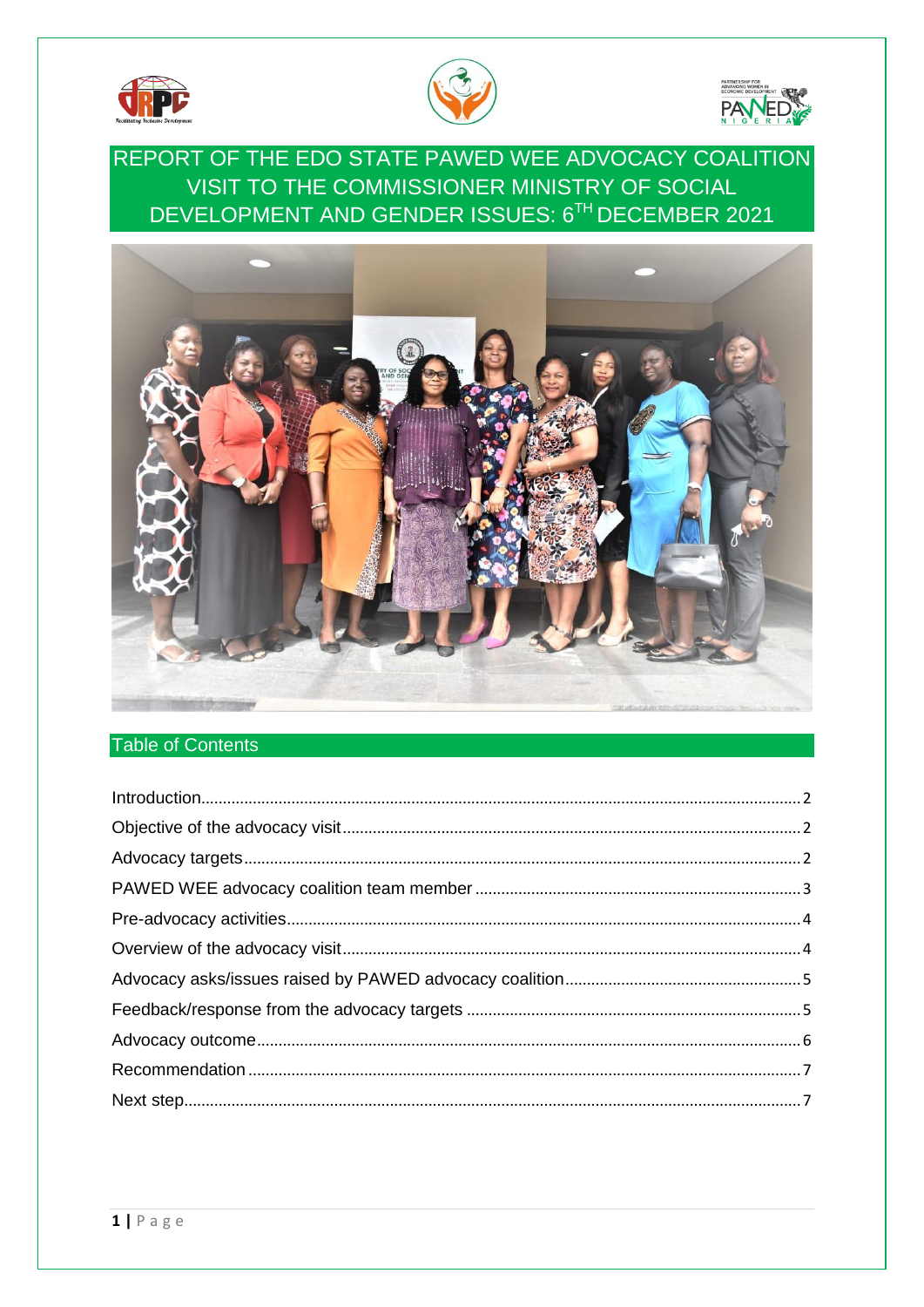





## <span id="page-1-0"></span>**Introduction**

The Partnership for Advancing Women Economic Development (PAWED) is a Nigerian CSO advocacy and communications coalition that advance evidence, policies and programs that further women's economic empowerment vanguard organizations such as Women's Empowerment Collectives. The PAWED project works at the national level and in selected states in each of the 6 geopolitical zones to increase the salience of in Women's Economic Empowerment (WEE) amongst policy makers in Nigeria. The Edo state pawed advocacy coalition as an advocacy partner conduct advocacy around the annual budgets in Edo State and follow up with the government MDAs on promises made to increase WEE in the 2022 budget. The overarching goal of the Pawed advocacy coalition in Edo state is to expand the decisional space for WEE programming in the state by catalysing state governments to increase commitment to WEE programming through evidence-based advocacy.

### <span id="page-1-1"></span>Objective of the advocacy visit

- The Objective of the advocacy visit was to advocate for increased investment in the number of intervention and budgetary allocation to women's economic empowerment interventions in 2022 budget in the state and
- To increase the knowledge of effective policies, programs and strategies to advance women's economic empowerment within the ministry agriculture with a primary focus on women's empowerment collectives

| <b>Name</b>                          | <b>Designation</b>                                                          |  |  |
|--------------------------------------|-----------------------------------------------------------------------------|--|--|
| <b>Barrister Marie</b><br>Edeko      | Commissioner, Ministry of Social Development and Gender Issues              |  |  |
| Mrs Dorcas Idehen                    | Permanent Secretary, Ministry of Social Development and Gender<br>Issues.   |  |  |
| Mrs, Irenonsen<br><b>Ihensekhien</b> | Director Gender Issues Ministry of Social Development and<br>Gender Issues. |  |  |
| Mrs Marian A<br>Edogiawerie          | Secretary, Ministry of Social Development and Gender Issues                 |  |  |

## <span id="page-1-2"></span>Advocacy targets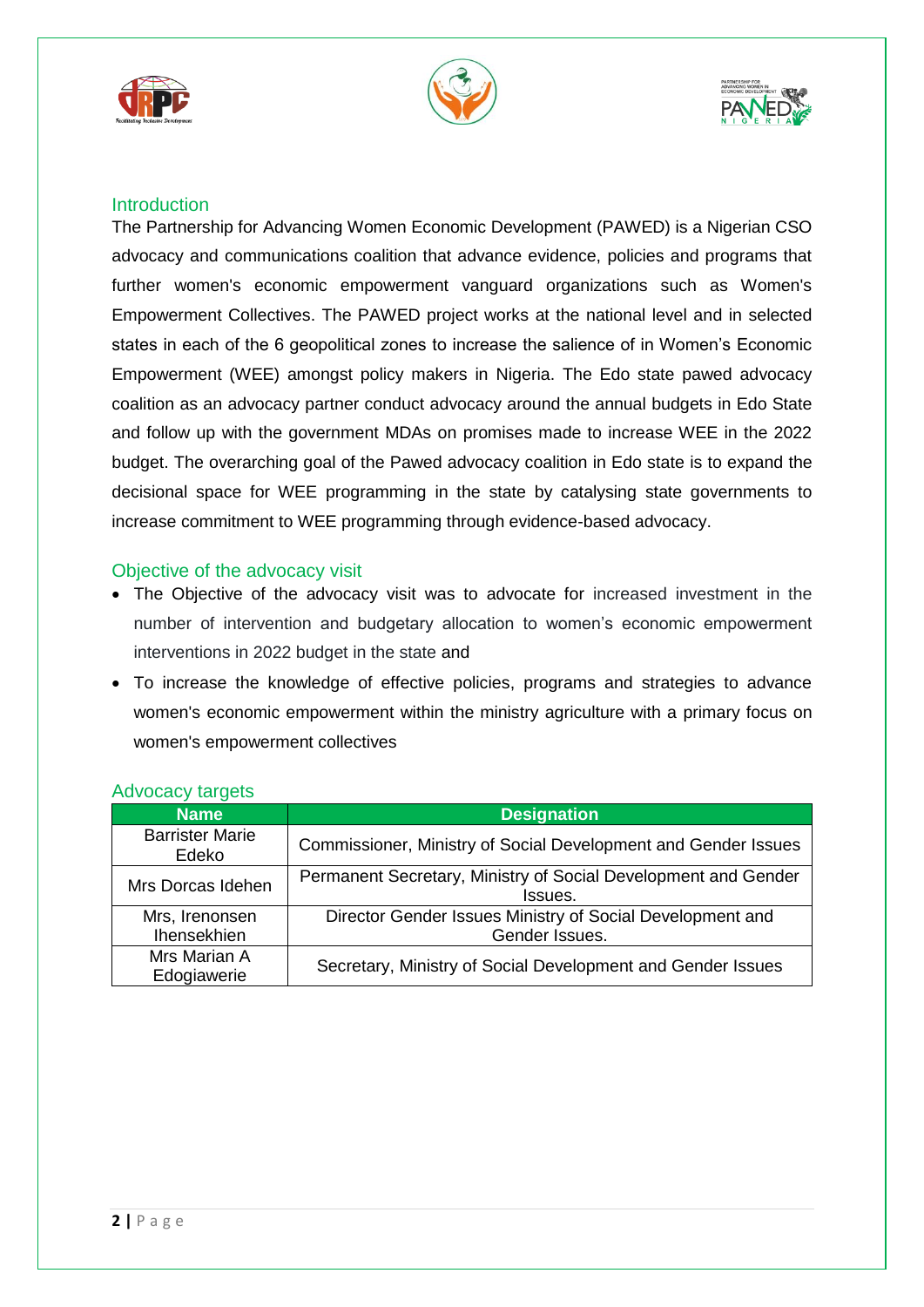







# <span id="page-2-0"></span>PAWED WEE advocacy coalition team member

| <b>Name</b>                             | <b>Designation</b>        | <b>CSO/WECS</b>                                    |
|-----------------------------------------|---------------------------|----------------------------------------------------|
| <b>Bliss Ojeruse</b>                    | <b>Executive Director</b> | Saving Hands Development Initiative                |
| <b>Patience Edevure</b><br><b>Silas</b> | Program officer           | <b>Willi Johnson Foundation</b>                    |
| Abiola Daisy Igaga                      | <b>Executive Director</b> | Take A Cue Development initiative                  |
| Rev Fr. Fidelis Arhedo                  | <b>Executive Director</b> | Justice Development Peace Commission<br>Initiative |
| Osariemen Edoseghe                      | Program Officer           | Access to health, women's and children's<br>right  |
| Jennifer Oboh Oviawe                    | Regional officer          | Lapo Edo Region                                    |
| Vivian O.Evbotokhai                     | Program lead              | Lapo-Pawed                                         |
| Patrick Omosigho                        | Account officer           | Lapo-Pawed                                         |
| Onome Azegbeobor                        | Program officer           |                                                    |
| Dr Iro Aghedo                           | Consultant                | dRPC-Pawed                                         |
| Precious Diagboya                       | Consultant                | dRPC-Pawed                                         |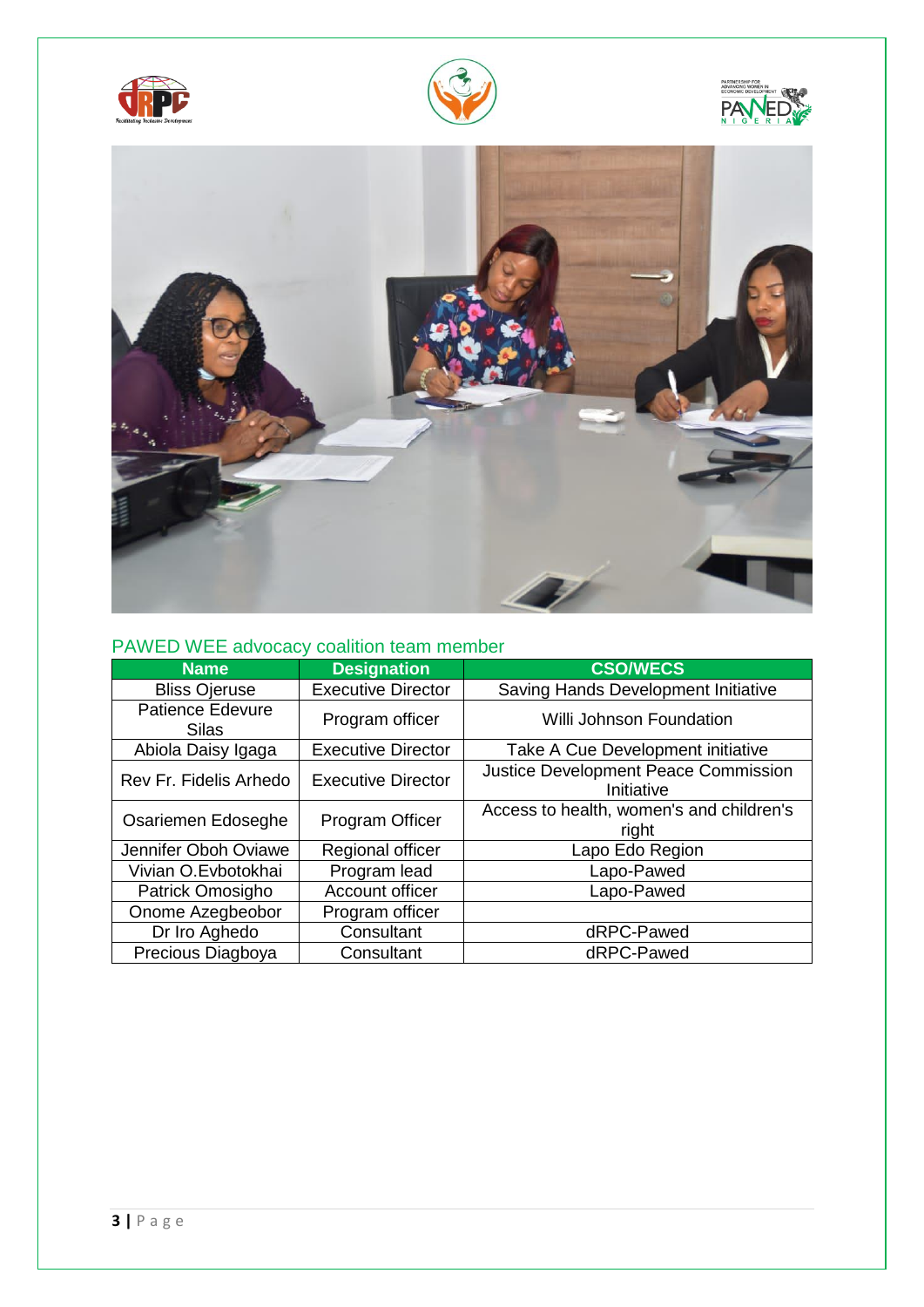







#### <span id="page-3-0"></span>Pre-advocacy activities

Prior to conducting the advocacy visit one planning meeting was held to strategize, discuss and harmonize the advocacy issues and identify the advocacy target. Also, letter was Sent to the identify advocacy targets. The aim of the planning meeting was to generate evidence of gaps in government WEE intervention performance, develop advocacy messages to catalyse improved performance, and to conduct advocacy visit to strategic advocacy targets who will advance salience of WEE.

#### <span id="page-3-1"></span>Overview of the advocacy visit

The PAWED WEE Advocacy Coalition in Edo state was led by Bliss Ojeruse executive director saving hands development initiative. A total number of sixteen participant were present during the advocacy visit. Four advocacy targets from the ministry of social development and gender issues and twelve from the Pawed WEE advocacy coalition in Edo state. Presentation of the advocacy ask was done by the Bliss Ojeruse executive director saving hands development initiative and focal lead Pawed advocacy coalition on behalf of the Pawed WEE advocacy coalition in Edo state.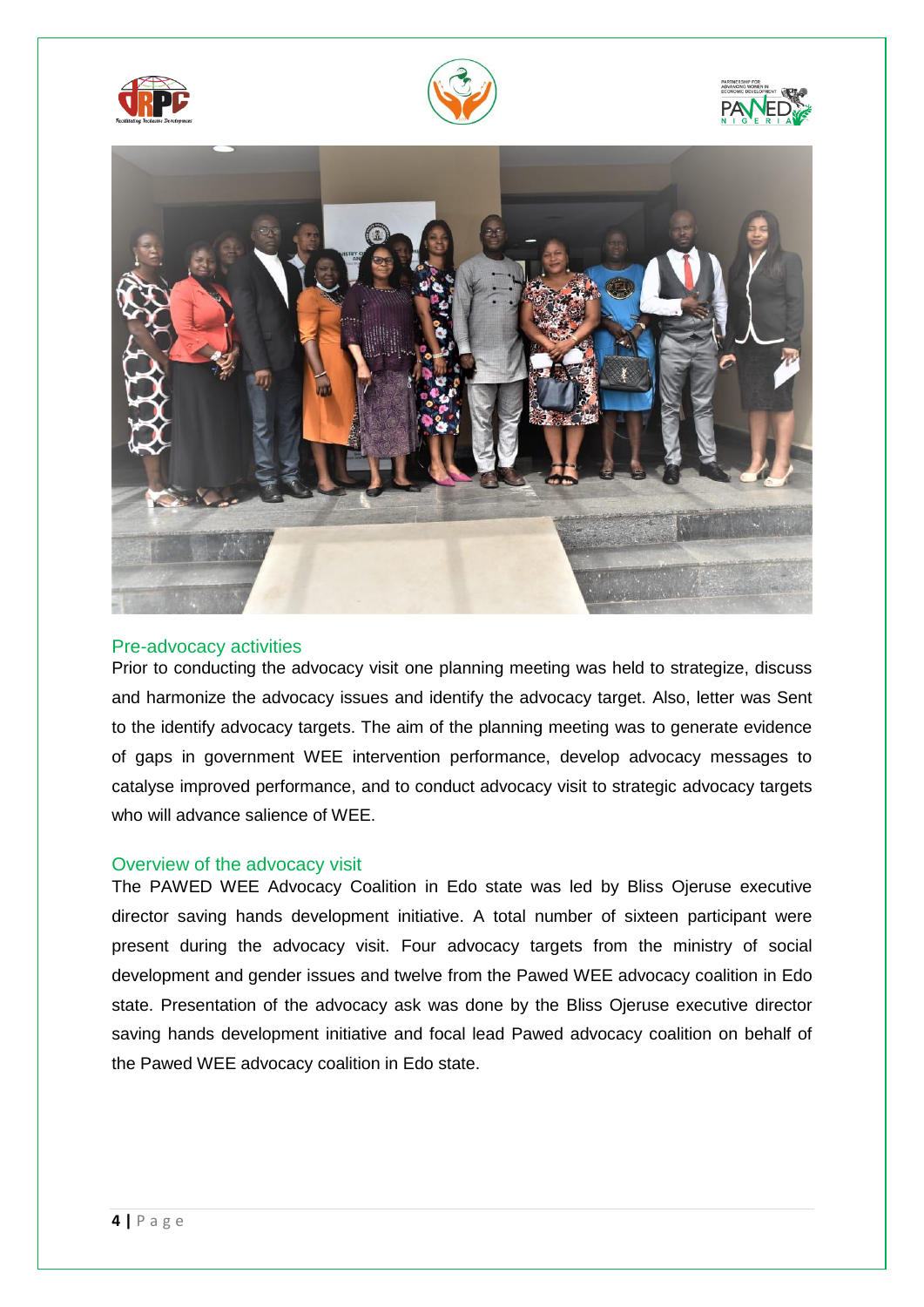







### <span id="page-4-0"></span>Advocacy asks/issues raised by PAWED advocacy coalition

- To increased the number of projects intervention and budgetary allocation to women's economic empowerment interventions in the 2022 proposed budget in the state.
- To increase the knowledge of government official on effective policies, programs and strategies to advance women's economic empowerment within the ministry of social development and gender issues with a primary focus on women's empowerment collectives
- Development of effective monitoring and evaluation framework to monitor WEE projects across MDAs
- Need for inter- ministerial, inter- departmental, inter-agency and inter-MDAs collaboration for effective implementation of WEE and to prevent duplication of efforts

#### <span id="page-4-1"></span>Feedback/response from the advocacy targets

Responding to issues raised by the PAWED WEE Advocacy Coalition in Edo state the permanent secretary Ministry of Social Development and Gender Issues Mrs Dorcas Idehen appraised the pawed advocacy coalition for taking issues of women economic empowerment in the state very serious.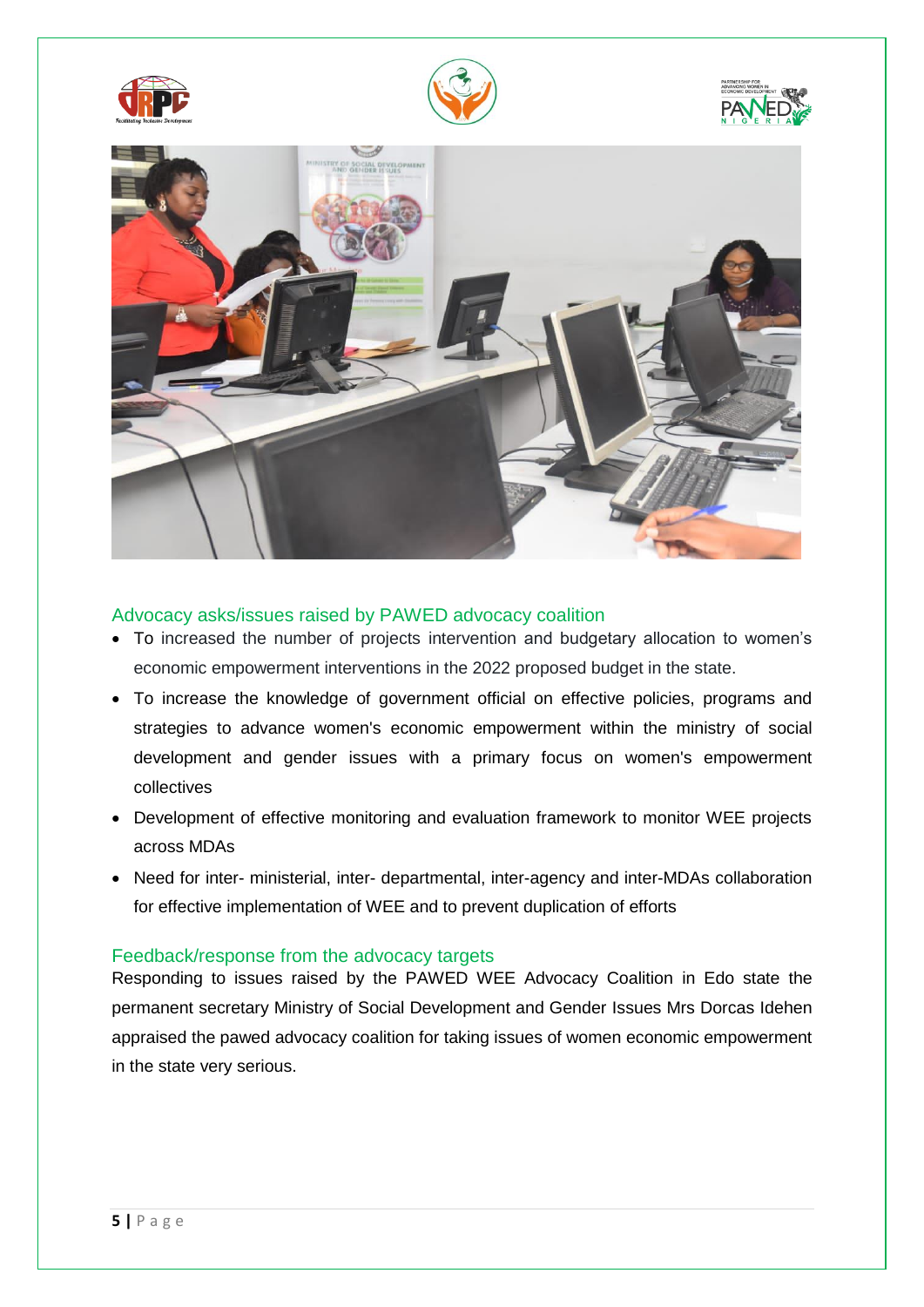







She noted that the state government is doing a lot to empower women economically. She further mentioned that the state government is currently harmonizing all women economic Empowerment program in the state. However, the ministry of ministry of social development and gender issues is committed to:

- Working with the ministry for Budget and economic planning, the state house of assembly and the office of first-lady to ensure increased budgetary allocation for women economic Empowerment for the ministry in the proposed 2022 budget and to ensure more women economic Empowerment program and intervention is captured in the ministry 2022 proposed state budget submitted to the state house of assembly by the governor
- Will ensure inter- ministerial, inter- departmental, inter-agency and inter-MDAs collaboration for effective implementation of WEE intervention

#### <span id="page-5-0"></span>Advocacy outcome

The Commissioner ministry of social development and gender issues assured the Pawed advocacy coalition that the 2022 budget will be an improvement on the 2021 WEE allocations. She advised the pawed advocacy coalition to ensure the register the coalition with the ministry in order to ensure effective, more partnership and collaboration with government on wee intervention